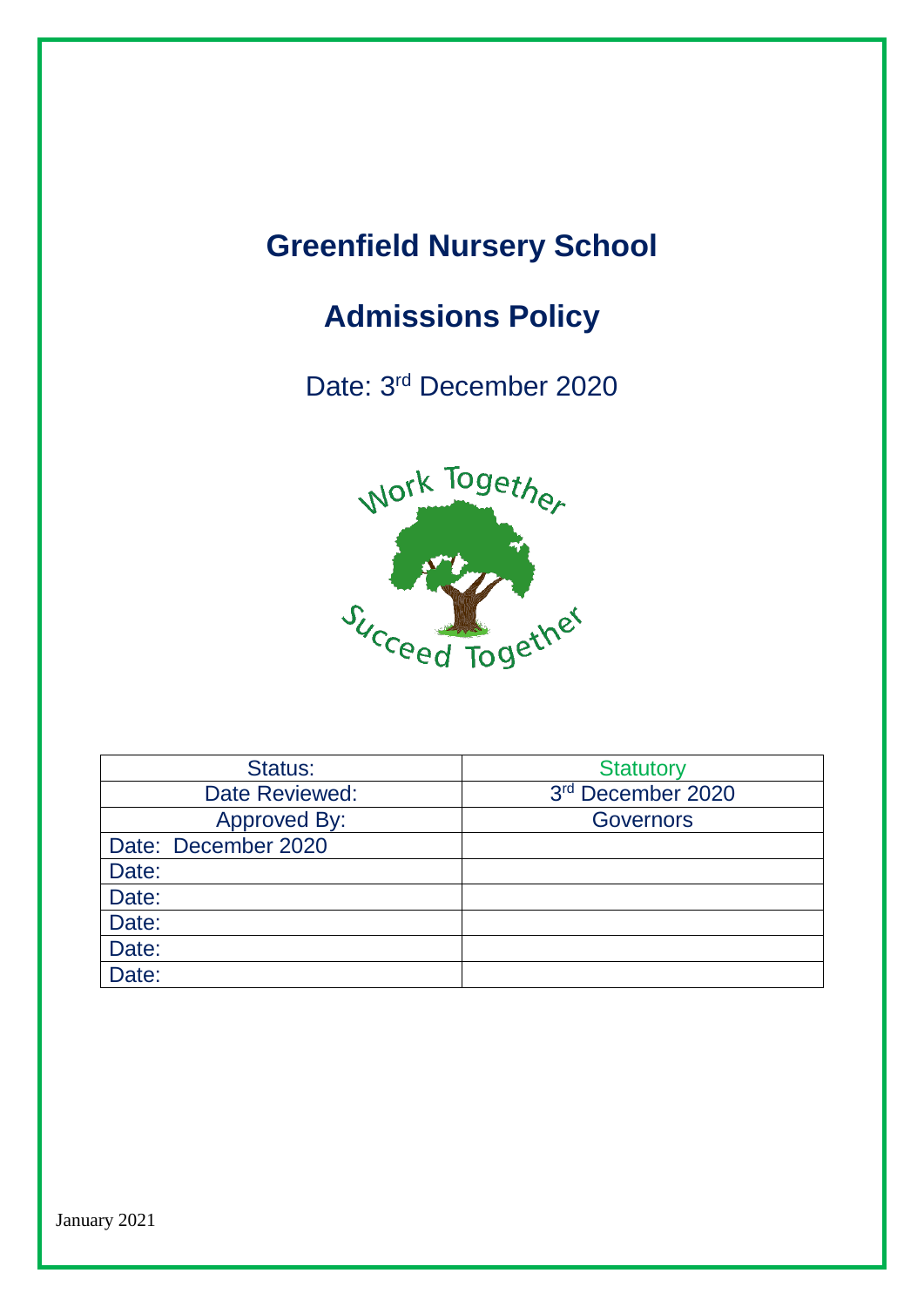### **Rationale**

Greenfield Nursery School aims to provide a fair and transparent admissions system. Greenfield Nursery School offers a high quality early years education for families in the local community. Priority for Nursery will be given to children attending Greenfield Pre-School class. Priority for Greenfield Pre School will be given to those eligible for 2 year funding.

### **Nursery Class:**

### **The Local Education Authority will no longer be co-ordinating Nursery admissions from September 2018 and parents/carers will need to make direct applications to setting/s of their choice.**

**The nursery class** will operate a single intake in September, enabling children to take up their nursery place in the September following their third birthday. Occasionally, subject to availability, children may be invited to attend the nursery sooner than this date, though always in the term after their third birthday. Attendance in the nursery class is either 5 morning or 5 afternoons.

When children are offered a place in the nursery class parents are asked for their preference for a morning or afternoon place, but there is no guarantee that they will be offered the session they prefer. There is no right of appeal for morning or afternoon places. Formal confirmation of the place is sent by post including an invitation to new parent/child and a start date

### **Should the Nursery be oversubscribed the following criteria will be followed for all the applications received by the closing date**

**Rule 1: EHC** section 324 of the Education Act 1996 requires the governing bodies of all Maintained schools to admit a child with an EHC (Education, Health and Care) Plan that names the school.

### **Rule 2: Children looked after by the local authority,** including children who were

Previously looked after but were then adopted (or became subject to a child arrangements order or a special guardianship order).

**Rule 3: A child `at risk'** (or the sibling of a child `at risk') who is the subject of an inter-agency child protection plan.

**Rule 4: Medical or Social** needs children for whom it can be demonstrated that they have a particular medical or social need to go to the school.

 A panel of governors will determine whether the evidence provided is sufficiently compelling to meet the requirements for this rule and must clearly demonstrate why it is the only school that can meet the child's needs.

**Rule 5: Sibling Children** who have a sibling on roll of the school at the time of application.

**Rule 6: Attends Greenfield Pre-School** at the time of the nursery application.

**Rule 7: 30 Hour** Children who are applying for 30 hours.

### **Rule 8: Any other children, in order of date of application**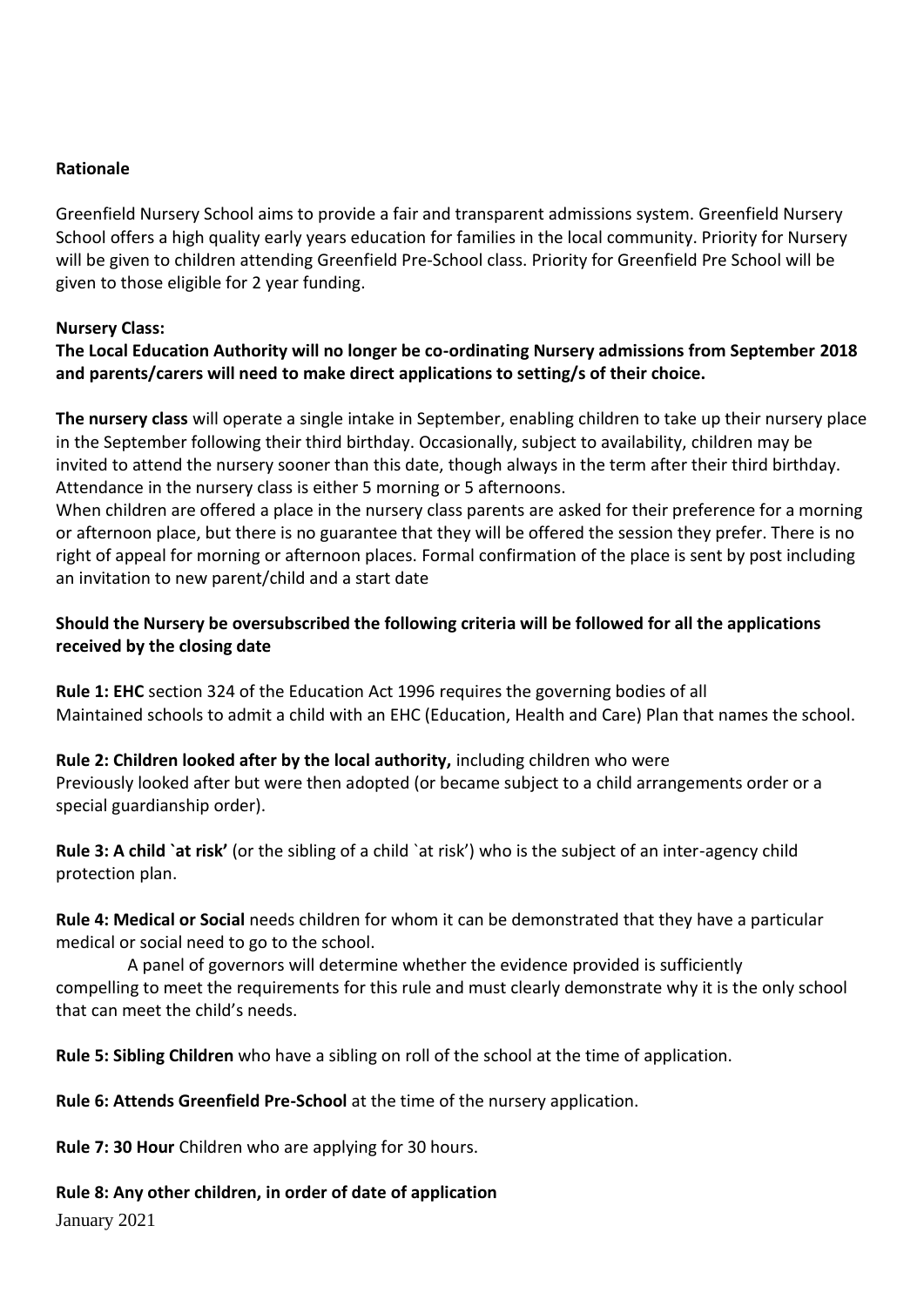The rules are applied in the order they are stated. If more children qualify under a particular rule than there are places available then the next rule will be applied.

### **If there are fewer application than places available all applicants will be admitted. `There is no right of appeal` to the school.**

`**Greenfield Pre-School',** do not use the admission rules, as printed above, when offering free early education places.

Pre-school allocations, whether it is free funding or fee paying, are subject to availability of places and by agreeing to the 'Terms and Condition'. You may add your child's name to our waiting list if there are not available spaces at the time of enquiring.

Pre-school can take children from 2 years of age.

Parents can pay to send their children to Pre-School for a minimum of two sessions a week. Pre-School are able to offer 2 year old free funding, if families meet the criteria, and 3year old free funding.

Children will be offered places according to when their application form was received. Children become the correct age for a place in Greenfield the term after their second birthday. When a place becomes available the office will make contact by phone or email to discuss availability and parent's needs.

Formal confirmation of the place is sent by post including an invitation to new parent/child and a start date.

Parents are requested to bring their National Insurance details and their child's birth certificate and NHS number to the open session where all essential paperwork will be completed.

Parents will be asked to complete a fees agreement which states terms and conditions for payment of fees etc. Once a place is agreed parents are required to give one month's notice to leave and will be expected to pay in full for that notice period.

### Guidance for parents/carers of summer born children in **Nursery**

### **Reception entry and summer born children**

Schools are required to offer a place in a reception class the September following the child's fourth birthday. However, legally a child does not have to start school until the start of the term following their fifth birthday.

The government has amended the school Admissions Code to allow summer born children to be admitted to the reception class at age of five if this is the parent's choice. Summer born children are those born between **1 st April and 31st August.**

**Summer born children who decide to stay in nursery will continue to receive funding for the hours a child is attending up to 15 hours per week, 570 hours per year: parents will not have to pay for the 15 hours.**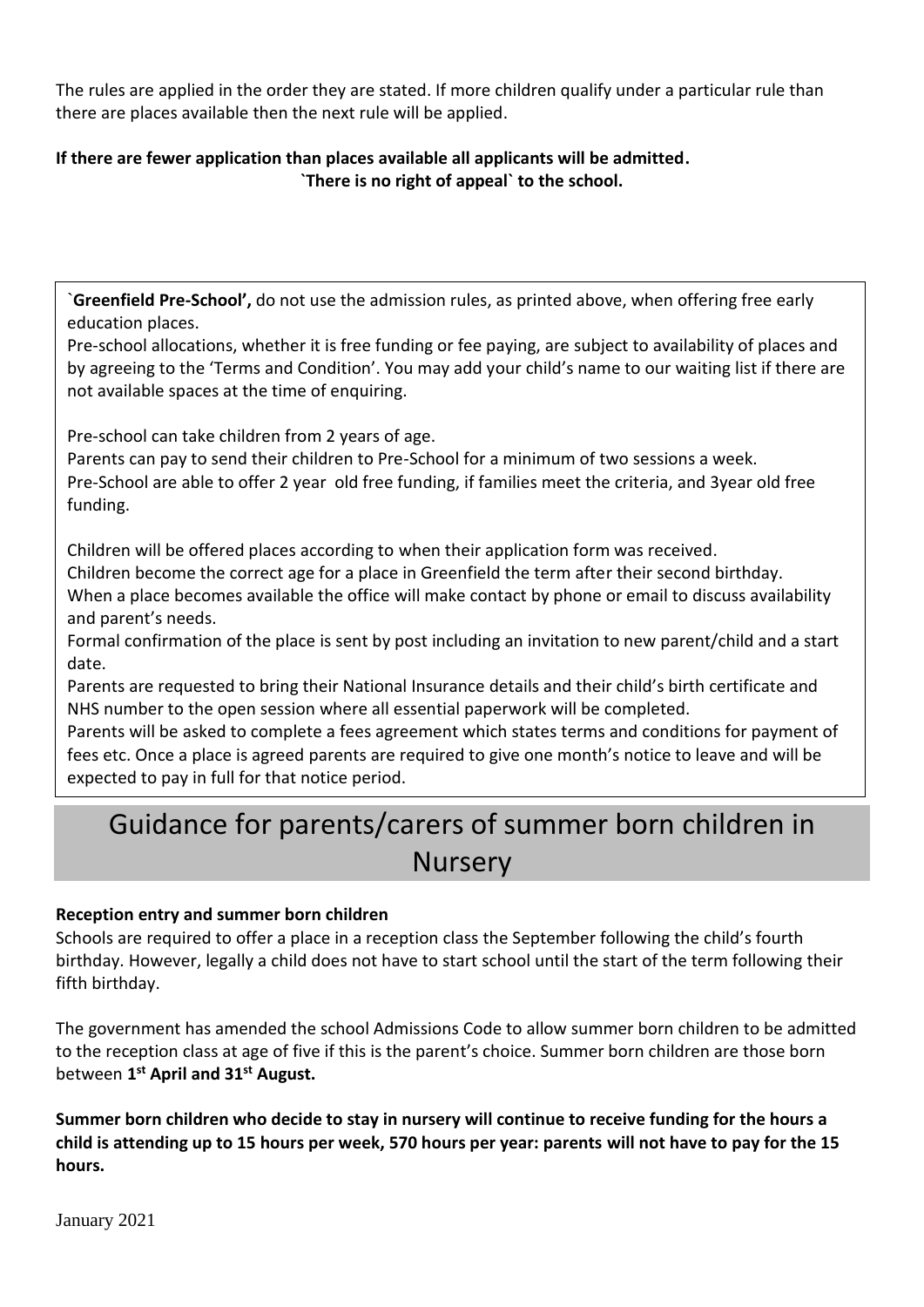**We would strongly recommend that any parent who is considering this option discuss with us first so that we can ensure the best needs of your child are met.**

# 30 hours free childcare

Check your eligibility on [www.childcarechoices.gov.uk](http://www.childcarechoices.gov.uk/) or visit [www.hertfordshire.gov.uk/parents](http://www.hertfordshire.gov.uk/parents)

### **What is 30 hours free childcare?**

This entitlement for working parents of three and four year old children was introduced in September 2017. This is an additional 15 hours per week entitlement in addition to the child's existing 15 hour free education place.

This entitlement of 30 hours free childcare is offered at Greenfield Nursery School term time only, 38 weeks of the year.

### **Who is eligible for 30 hours free childcare?**

Parents of three and four year olds will need to meet the following criteria in order to be eligible for 30 hours free childcare.

- They earn or expect to earn the equivalent to 16 hours at the National Minimum or Living Wage over the coming three months.
- This equates to £120 a week (or c.£6,000 a year) for each parent over 25 years old or £112.80 a week(or c. £5,800 a year) for each parent between 21 and 24 years old.
- This applies whether you are in paid employment, self-employed or on a zero contract.
- The parent (and their partner where applicable) should be seeking the free childcare to enable them to work.
- Where one or both parents are on maternity, paternity, shared parental or adoption leave. Or if they are on statutory sick leave.
- Where one parent meets the income criteria and the other is unable to work because they are disabled, have caring responsibilities or have been assessed as having limited capability to work.
- Where a parent is in a `start-up period' (i.e. they are newly self-employed) they do not need to demonstrate that they meet the income criteria for 12 months.
- If a non-EEA (European economic area) national, the parent must have recourse to public funds.

A parent will not meet the criteria when:

● Either parent has an income of more than£100,00

Either parent is a non-EEA (European economic area) national and subject to immigration control (and has no recourse to public funds)

For up to date information on eligibility please visit [www.childcarechoices.gov.uk](http://www.childcarechoices.gov.uk/) or [www.hertfordshire.gov.uk/parents](http://www.hertfordshire.gov.uk/parents)